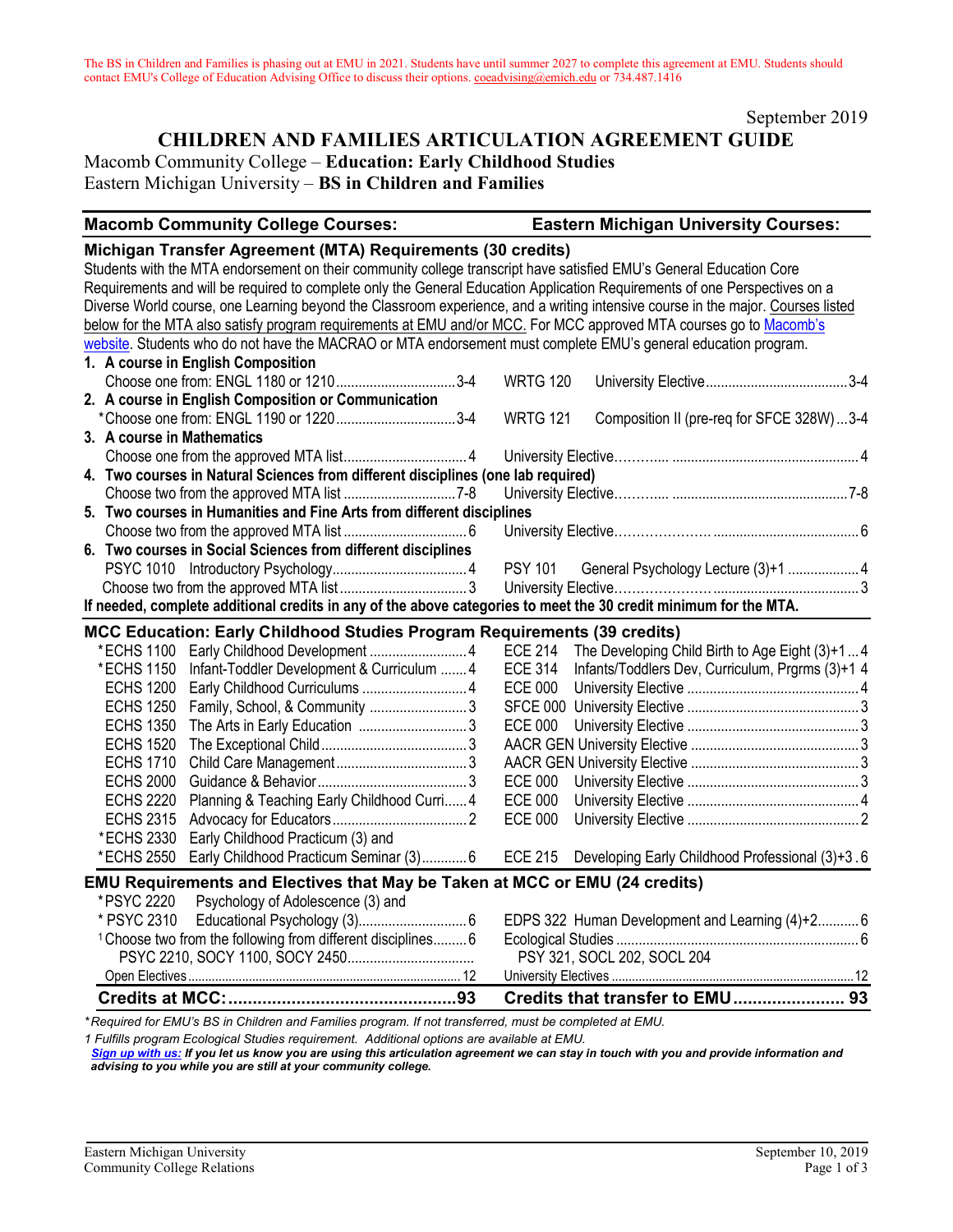## **CHILDREN AND FAMILIES ARTICULATION AGREEMENT GUIDE**

Macomb Community College – **Education: Early Childhood Studies** Eastern Michigan University – **BS in Children and Families**

## **Completion of the BS in Children and Families at EMU**

## **Major Requirements (31 hours)**

## **Required Courses (25 credits)**

|                | ECE 302 Child Centered Teaching & Learning 3                         |  |
|----------------|----------------------------------------------------------------------|--|
| <b>ECE 303</b> | Implementing the Curriculum - Practicum3                             |  |
| <b>ECE 307</b> | Diverse Children, Families and Communities3                          |  |
| ECE 341        |                                                                      |  |
|                | ECE 342 International Teaching in Content Areas 3                    |  |
|                | ECE 343 Advocacy, Leadership, & Administration3                      |  |
|                | ECE 451 Inclusive Classrooms in Early Childhood 3                    |  |
|                | <sup>1</sup> ECE 488L4 Internship in Early Childhood Education4      |  |
|                | <b>Ecological Studies (6 credits)</b>                                |  |
|                | <sup>2</sup> SFCE 328W Schools for a Diverse & Democratic Society  3 |  |
|                | <sup>3</sup> SPGN 251 Intro to Inclusion & Disabilities Studies3     |  |
|                |                                                                      |  |

*<sup>1</sup> Fulfills EMU's Learning Beyond the Classroom Requirement.*

*<sup>2</sup> Fulfills EMU's Writing Intensive Requirement.*

*3 Fulfills EMU's Perspectives on a Diverse World Requirement.*

#### **Sample Sequence for completing this program:**

*Courses may not be offered every semester.* 

*Schedule an appointment with the Children and Families faculty advisor to develop a plan of study.*

| <b>Fall Semester</b>   |                                                    | $(12 \text{ credits})$ |
|------------------------|----------------------------------------------------|------------------------|
|                        |                                                    |                        |
|                        |                                                    |                        |
|                        |                                                    |                        |
|                        |                                                    |                        |
| <b>Winter Semester</b> |                                                    | $(12 \text{ credits})$ |
|                        | ECE 341 F, W, S, pre-req: ECE 214, 215, 302, 303 3 |                        |
|                        | ECE 342 F, W, pre-req: ECE 214, 215, 302, 303 3    |                        |
|                        |                                                    |                        |
| <b>SPGN 251</b>        |                                                    |                        |

#### **Fall Semester (7 credits)**

| ECE 451 F, W, pre-req: ECE 214, 215, 302, 303, 341 3 |  |
|------------------------------------------------------|--|
|                                                      |  |